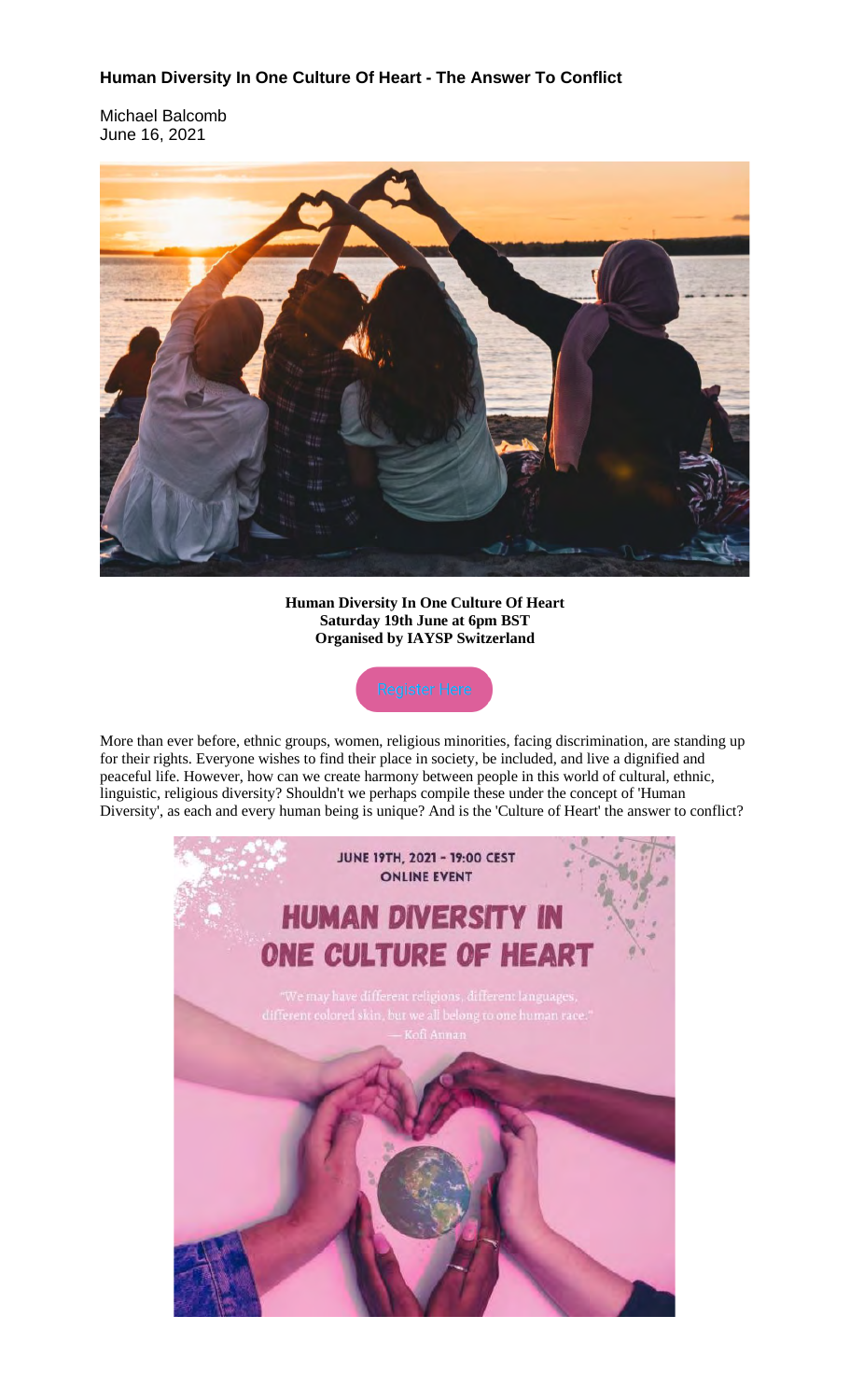

## Invitation - Human Diversity in One Culture



June 19th, 2021 - 19:00 CEST - Zoom

Background & purpose:

More than ever before, ethnic groups, women, religious minorities, facing discrimination, are standing up for their rights. Everyone wishes to find their place in society, be included, and live a dignified and peaceful life. However, how can we create harmony between people in this world of cultural, ethnic, linguistic, religious diversity? Shouldn't we perhaps compile these under the concept of 'Human Diversity', as each and every human being is unique? And is the ´Culture of Heart' the answer to conflict? ❤

To address these questions, IAYSP-Switzerland has invited two guest speakers who will share their expertise on the topic:

- Barbara Yurkina-Zingg, Migration Specialist

- Hilde Wiemann, Family & Relationship Coach: http://www.generationalhealing.org/about

Zoom link: https://us02web.zoom.us/j/89452284928

## Contact us:

iaysp.switzerland@gmail.com; Facebook, Instagram.

## \* Required

Email \*

Your email

日

Confirm your email address \*

Your answer

First Name \*

Your answer

Last Name \*

Your answer